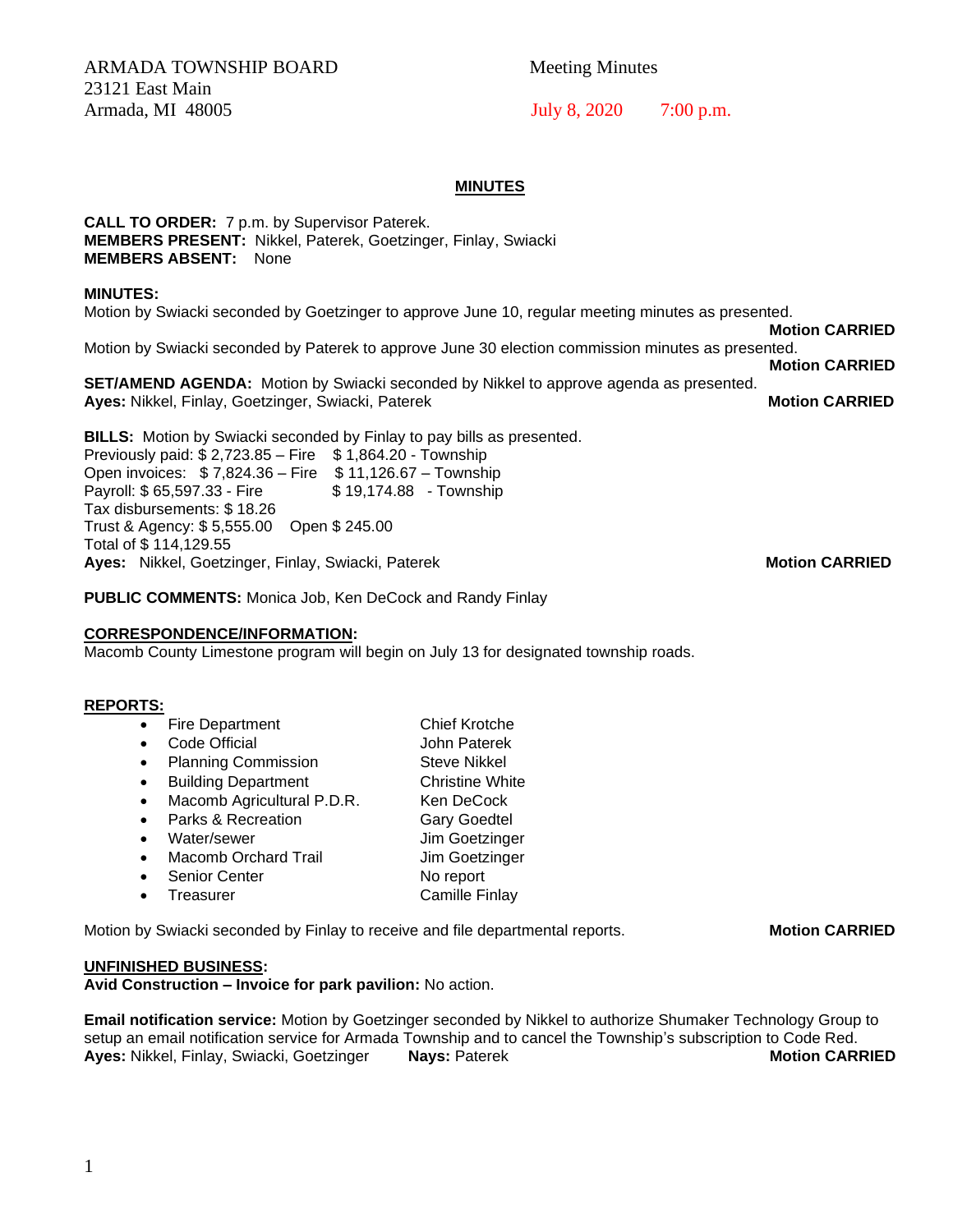ARMADA TOWNSHIP BOARD Meeting Minutes 23121 East Main Armada, MI 48005 July 8, 2020 7:00 p.m.

**Township Park Sidewalk:** Motion by Goetzinger seconded by Finlay to authorize Hinojosa Contracting to construct a sidewalk from Armada Center to the Township Park parking lot for the amount of \$21,000. Amended motion by Goetzinger seconded by Finlay to include per estimate contingent upon receipt of workers compensation and liability insurance prior to construction. (Clerk Swiacki will contact Taylor from Spalding DeDecker to inquire as to whether they will need to do an engineering inspection for the project since it is a public walkway). **Ayes:** Goetzinger, Nikkel, Finlay, Swiacki, Paterek **Motion CARRIED Motion CARRIED** 

# **NEW BUSINESS:**

### **Allocate FY21 Smart Municipal & Community Credits:**

The new contract has \$3,572 in Municipal Credit funds and \$9,551 in Community Credit funds totaling \$13,123 available for FY/2021.

Motion by Swiacki seconded by Finlay to approve FY/21 SMART Allocations as presented.

| <b>Municipal Credits</b>              | 2021       |
|---------------------------------------|------------|
| Transfer direct to Richmond/Lenox EMS | \$500.00   |
| Armada Township Seniors               | \$3,072.00 |
| <b>Total Municipal Credits</b>        | \$3,572.00 |
|                                       |            |
| <b>Community Credits</b>              | 2021       |
| P.A.L.                                | \$4,450.50 |
| A.C.E.P.                              | \$650.00   |
| Armada Township Seniors               | \$4,450.50 |
| <b>Total Community Credits</b>        | \$9,551    |

Municipal and Community Credits are public transportation funds and the service is open to the general public.

**Ayes:** Finlay, Goetzinger, Nikkel, Swiacki, Paterek **Motion CARRIED Motion CARRIED** 

### **Resolution No. 2020-48 Authorization to Purchase Community Transit services from the Richmond Lenox EMS with SMART Municipal Credits and Community Credits.** Motion by Swiacki seconded by Paterek to adopt Resolution No. 2020-48 Authorization to Purchase Community Transit services from the Richmond Lenox EMS with SMART Municipal Credits and Community Credits in the amount of \$500 as presented**. Ayes: Nikkel, Goetzinger, Finlay, Swiacki, Paterek Motion CARRIED Motion CARRIED**

**Application for Special License – Blake Farms Hard Apple Cider, LLC – Cider Dayze hosted by Armada Lions Club – August 29 & 30, 2020.** Motion by Swiacki seconded by Paterek to approve Application for Special License as presented.

# **Richmond Township letter of notification:** No action.

# **Board of Review Re-Appointments:**

Motion by Paterek seconded by Finlay to approve slate of names: Rachel Achatz, David Andrews and Joan Falkenberg for two-year re-appointment to the Board of Review from August 2020 to August 2022. **Ayes:** Nikkel, Finlay, Goetzinger, Swiacki, Paterek Motion CARRIED

**Ayes:** Goetzinger, Swiacki, Paterek, Nikkel, Finlay **Motion CARRIED**